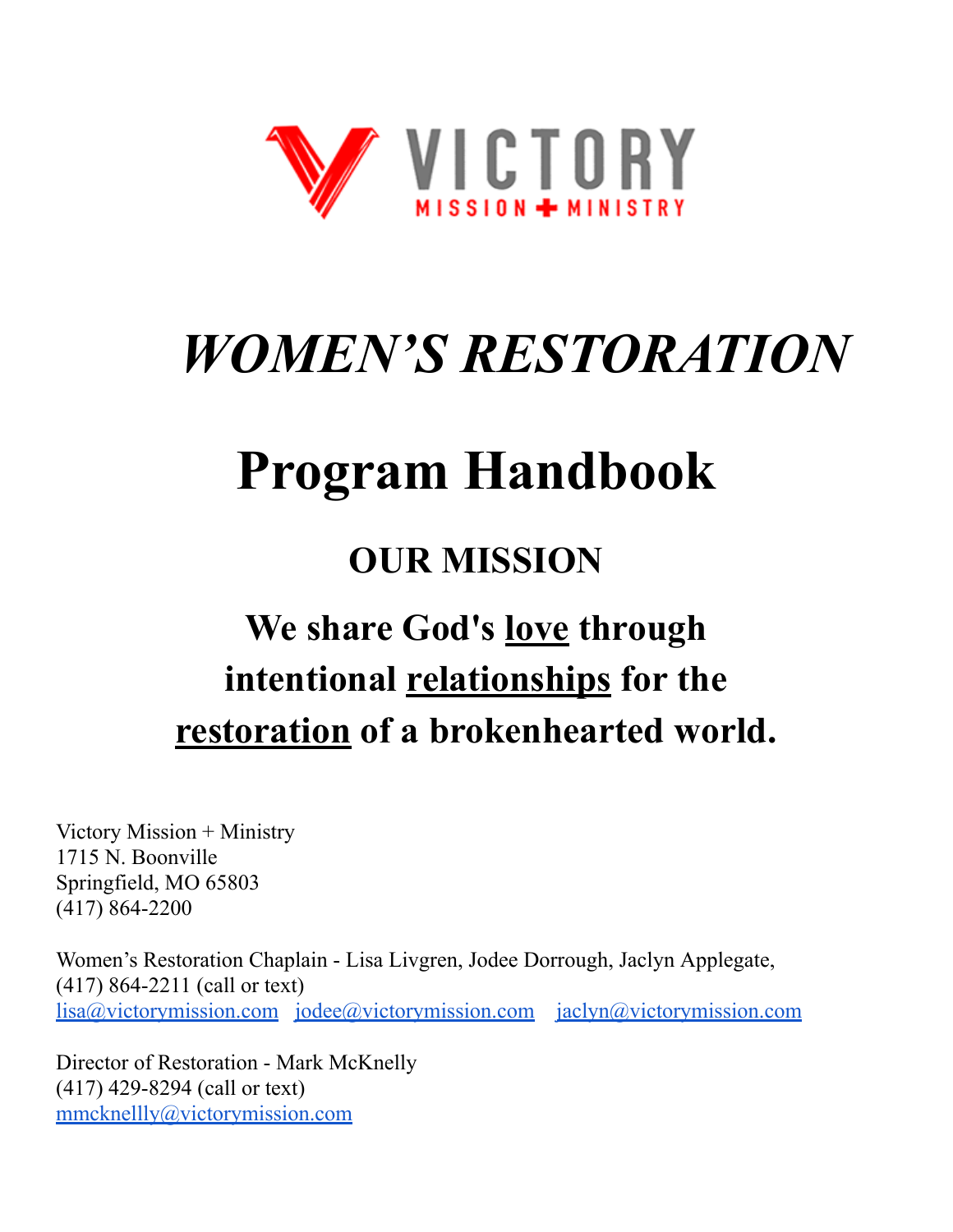# **1. WHAT IS** *RESTORATION* **AT VICTORY MISSION?**

*Restoration* is a 12-18 month wholistic discipleship program that addresses life-controlling issues through a faith-based approach. The program starts with a 30-day initial probationary period. The program is designed to develop women in five key and wholistic areas of their life; *spiritual*, *personal, relational*, *vocational,* and *financial*.

# **1.1 PROGRAM SUMMARY**

In **PHASE 1** the Participant…

- Resides at a Victory Mission on-campus women's group home
- Completes 30-Day probationary period and
- Volunteers for Victory Mission 15-20 hrs per week
- Performs scheduled chores
- Attends  $12+$  weeks of classes and attends  $5+$  devotions per week
- Meets with a Mentor weekly (provided onsite)
- Meets with a Counselor weekly (provided onsite)
- Reports all income and money received (any spending over \$100 requires approval)
- Attends worship weekly and chooses a "Home Church" by end of Phase 1
- Explores short and long-term goals in all five wholistic areas of restoration
- Is evaluated at 12 weeks for transition to Phase 2 using benchmarks in all five areas of restoration

In **PHASE 2** the Participant…

- Continues residing in a Victory Mission on-campus women's group home
- Secures and maintains full-time work (no 2nd or 3rd shifts)
- Reports all income and money received (any spending over \$100 requires approval)
- Follows 10-20-30-40 Financial Policy (see details in 2.13 below)
- $\bullet$  Attends 6+ devotions per week
- Performs scheduled chores
- Invests in 'Home Church' by attending worship, a small group, serving, and giving financially
- Meets with a mentor from 'Home Church' weekly if possible, at least twice a month
- Continues meeting with a Counselor weekly
- Finishes any remaining classes
- Is evaluated at 6 months for transition to Phase 3 using benchmarks in all five areas of restoration

In **PHASE 3** the Participant…

• Continues residing in a Victory Mission approved home, choosing from one of three residential track options based on need.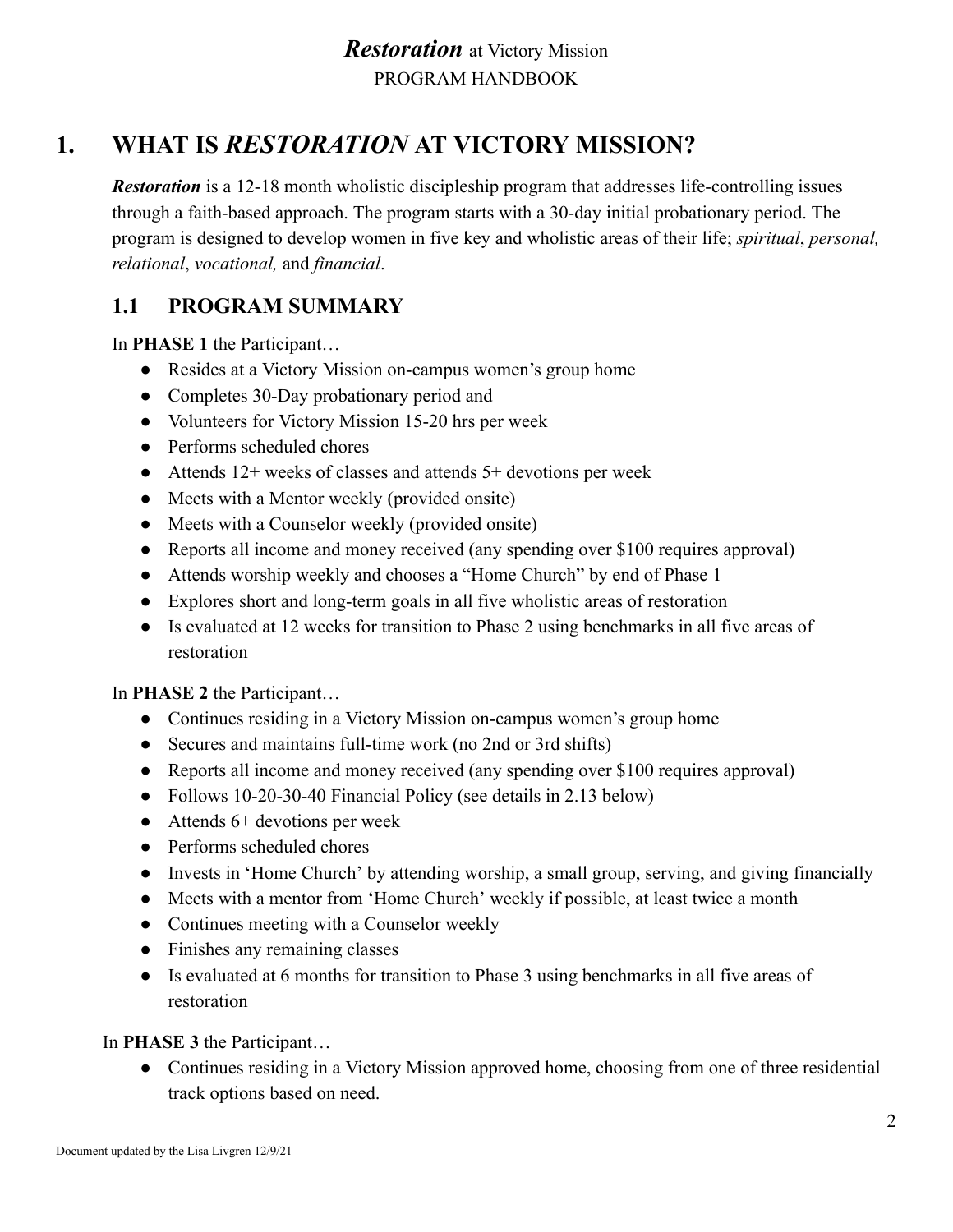- Financial Policy changes to Phase 3 Residential Agreement Payments.
- Continues working full-time (still no 2nd or 3rd shifts)
- Saves a minimum of 10% from all 'take-home' income
- Continues same involvement in 'Home Church' as in Phase 2
- Meets with a mentor from 'Home Church' weekly if possible, at least twice a month
- Invests in Phase  $1 \& 2$  women by mentoring and attending devotions, as assigned
- Attends group or individual counseling once a week or at least twice a month, as assigned

Phases 1 & 2 combined are approximately 6 months, Phase 3 is an additional 6-12 months. Restoration programming and phases are focused on reflecting restorative developmental benchmarks, not just a period of time. Phase 3 is a crucial phase and transition in the program because it produces higher success rates of long-term restoration for those going through at least a year of structured and accountable programming.

#### **1.2 WHO IS THE PROGRAM FOR?**

This program is for women seeking to overcome life-controlling issues, including; addiction, unhealthy lifestyles, unhealed hurts, deep grief, overwhelming circumstances, criminal history/thinking, generational poverty, hopelessness, etc.

Women entering the program will need to meet the following guidelines:

- A photo ID (with a state-issued ID in possession or in the application process if possible)
- Sobriety (preferably a clean UA for drugs/alcohol, exceptions may be made in certain cases)
- Minor mental health needs (severe or chronic mental health conditions may not be accomodated)
- No history of violent offenses (felony charges & convictions will be determined case by case)
- Capable and willing to enter and maintain long-term employment
- Ready to do "whatever it takes" for change
- Willing to engage in a faith-based restorative process

Unfortunately, due to our limited resources, lack of medical staff, and specific programming framework, this program may not be a good fit for women:

- With extensive violent offenses (these will be considered on a case-by-case basis)
- Suffering from extreme mental illness (due to limited access to licensed mental health staff)
- Learning disabilities (due to hindering success in the many formational classes required)
- In treatment court (due to conflicting schedules of requirements in both programs)
- Registered sex offenders (due to being near a school)
- 1st-degree child endangerment charges (due to being near a school)
- Undergoing medical-assisted-treatment (due to lack of medical staff)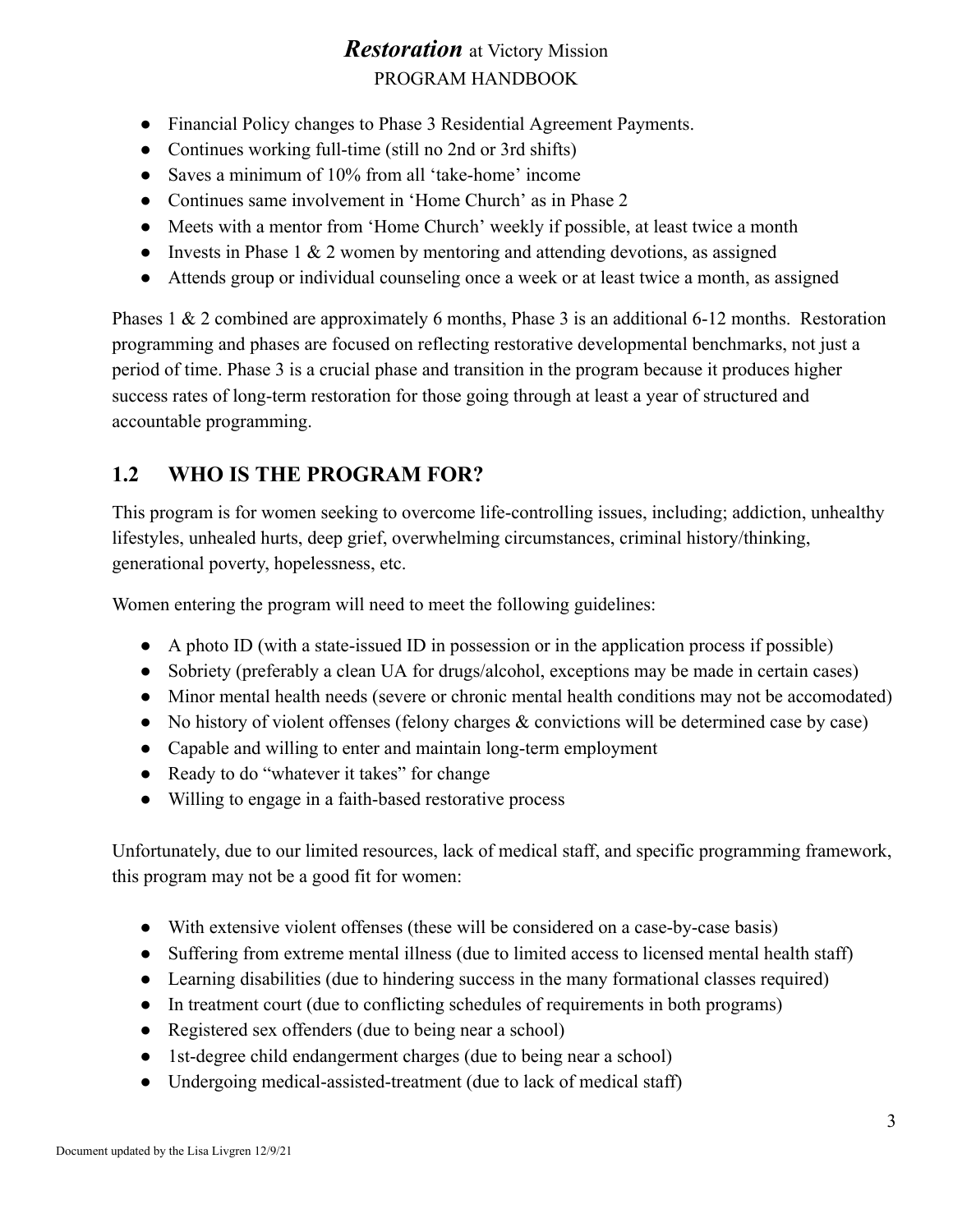### **1.3 OVERARCHING PRINCIPLES**

- The program itself is not a "cure" for life-controlling issues.
- Life-controlling issues can be overcome when the power of God meets the participant's faith and willingness to surrender to Him and a restorative process.
- All staff involved in the care of the participant will maximize opportunities to promote wholistic rehabilitation and development.
- Participants are treated with respect and dignity at all times.
- Participants are treated in a non-judgmental and supportive manner.
- Participants are required to find and become involved in a 'Home Church' of their choice so that
- Participants are not required to 'convert' to Christianity but must be open to a faith-based restorative process.
- Participants are treated with due consideration for individual background, culture, disability status, vulnerabilities, and strengths.

# **1.4 CRITERIA FOR PARTICIPATION**

Participants in the program must fit within ALL three of these categories;

- **BROKENNESS:** Participant has become fully aware of her inability to maintain a stable life and healthy relationships on her own due to life-controlling issues (see details in 1.2), has desires to overcome these issues and patterns, and she wants a life that is restored to how God designed and desires for her to live.
- **WILLINGNESS:** Participant has a deep desire to make dramatic changes, exhibiting the self-awareness and humility it takes to be completely honest about how uncontrollable life has become. She is willing to commit to sacrificing temporary personal preferences, comforts, and desires for long-term restoration.
- **● CAPACITY:** Participant has the mental and emotional capacity to participate in active educational settings. This educational setting will include some difficult topics and material. Participants need the emotional capacity to relate in healthy ways with program leaders and fellow participants and a willingness to get to the root causes of her life-controlling issues.

# **1.5 BASIC RESPONSIBILITIES**

Participants in the program are required to complete these routine personal responsibilities:

Make bed (daily)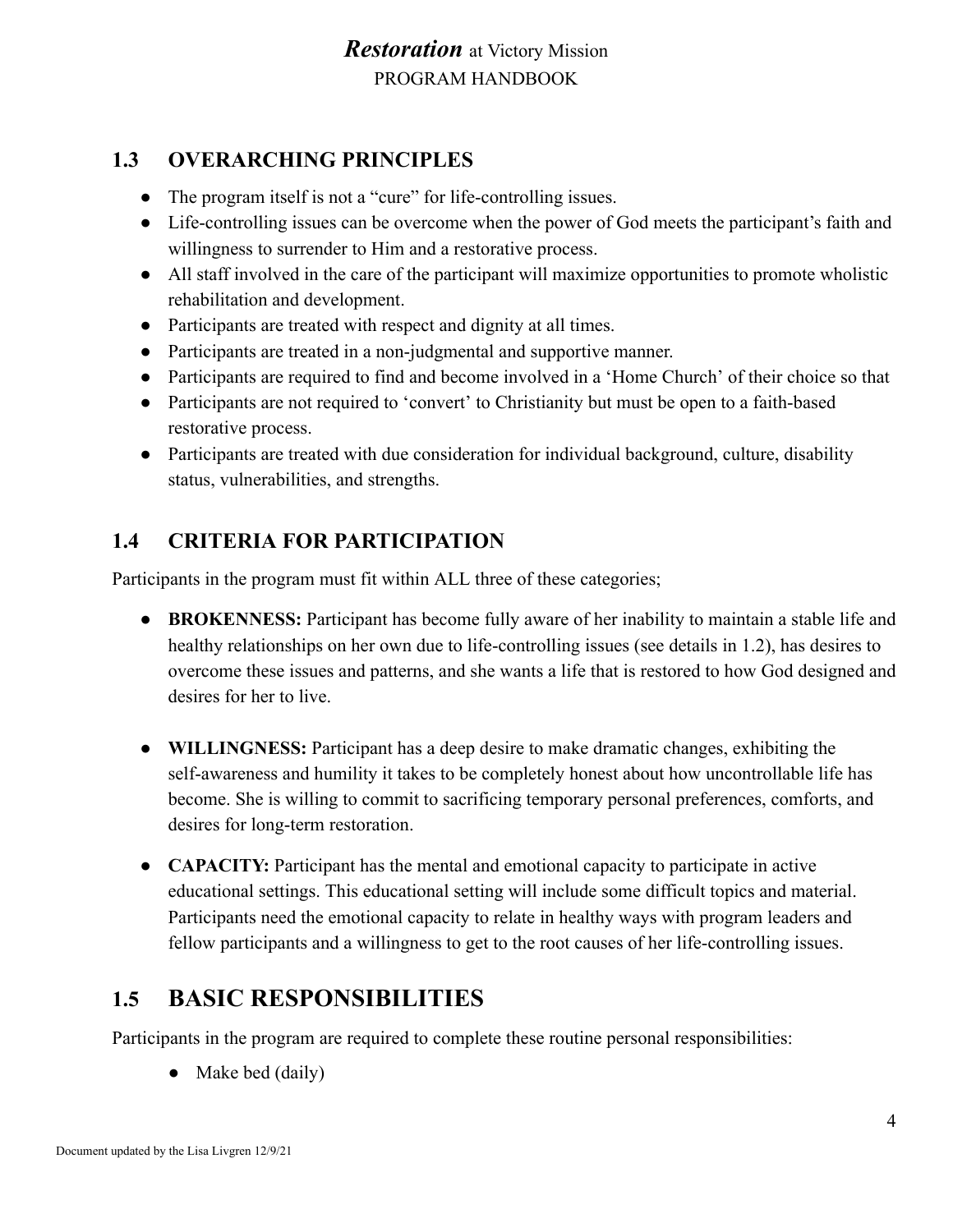- Keep personal area clean (daily)
- Complete scheduled or assigned classes, groups, assignments, etc. (daily)
- Keep phones in personal areas, outside classes/devotions
- Be present fully in all classes/devotions (unless excused for medical or other reason)
- Participate in chores as posted and/or assigned
- Follow the direction of authority (VM Chaplains, VM Staff, and/or RS Team).

#### **1.6 PERSONAL APPEARANCE**

Participants are expected to attend to personal hygiene and appearance through;

- Regular showers.
- Washing and combing hair.
- Brushing and flossing teeth.
- Applying deodorant.
- Wearing clean modest clothing.
- Wash hands regularly, including before and after meals.
- Dressing appropriately for volunteer assignment tasks.
- Dressing in shirts and pants (or shorts) and shoes when out of bed and dorm room.
- Clothing or printed material depicting rebellion, drug use, pornography, cursing, or alcohol will not be allowed on the property, including dorm rooms.
- Clothing that reflects value and dignity.

#### **1.7 RESIDENTIAL CURFEW POLICY**

- 7:00 PM for Phase 1 (exception for program requirements, then 30 min from the end of them).
- 9:00 PM for Phase 2 (no exception should be needed for this curfew).
- 10:00 PM for Phase 3 (no exception should be needed for this curfew).
- In bed and lights out by 10:30 PM.
- Phones (allowed after Phase 1 period) must be silenced and put away by and after 9:30 PM.
- Wake up and get out of bed is 7:00 AM Monday Friday. (unless something is scheduled earlier).
- Must arrive at Volunteer Assignments (VA) on time Monday Friday.
- No day sleeping will be allowed Monday Friday (unless approved due to VA/work).
- Schedule is subject to change and the most recently posted one(s) will be enforced.
- A Restoration Chaplain must approve overnight, late & work passes in all phases.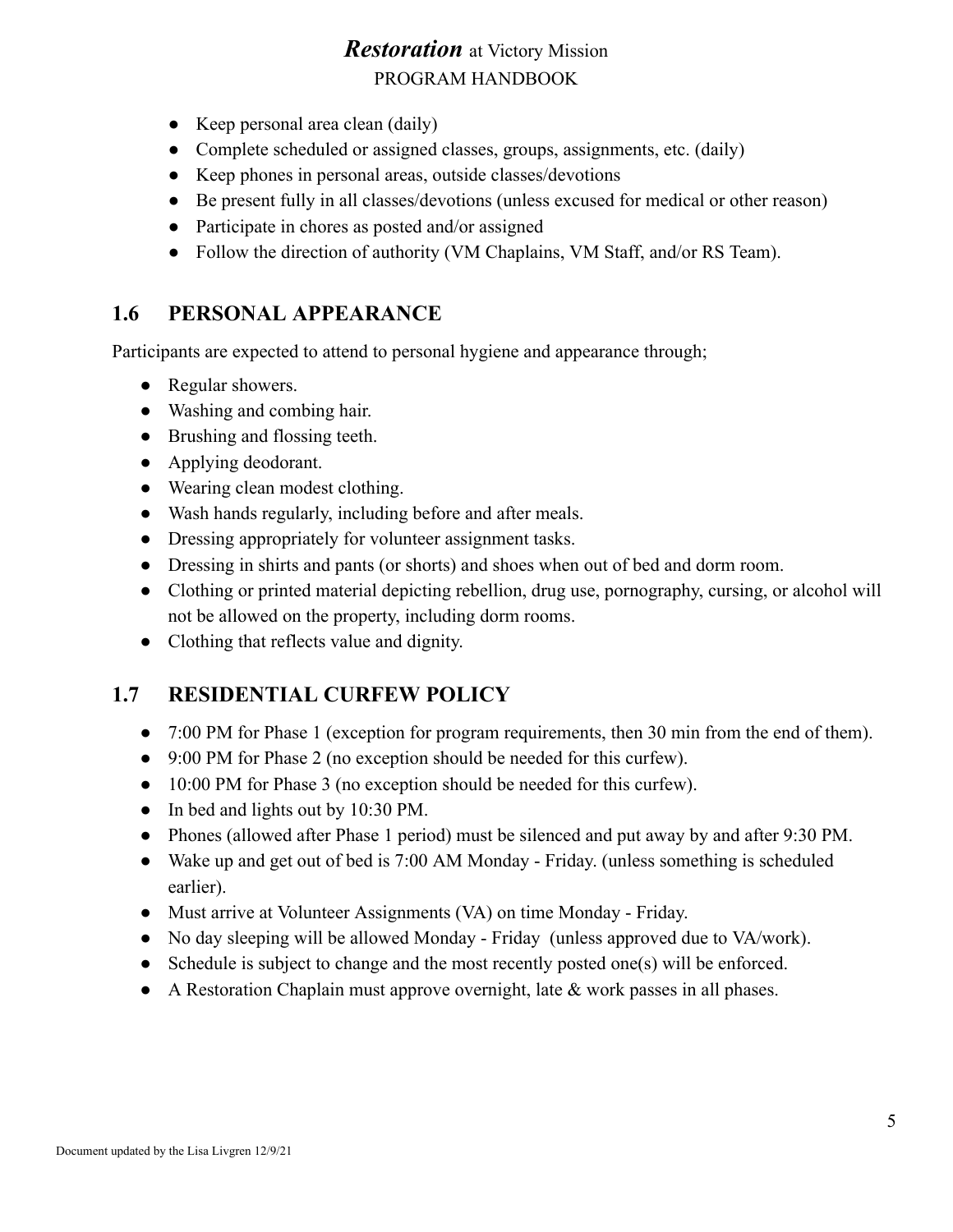#### **1.8 UNEXCUSED ABSENCE**

Upon return from an unexcused absence participants will be asked to take UA/BA tests. Refusal to test or a positive drug/alcohol test will result in disciplinary action & possible removal from the program.

#### **1.9 OUTSIDE APPOINTMENTS**

When you have an appointment that takes place during any scheduled Volunteer Assignment (VA) or program requirement, the participant needs to get approval from a Restoration Chaplain. Your name and time expected to be gone needs to be put on the tracking board in the common area (if applicable). Participants must notify the supervisor at her volunteer assignment and staff that might be affected as far in advance as possible. Every effort should be made to schedule outside appointments at times that don't conflict with volunteer assignments or program requirements. Program requirements are priority to schedule over VAs.

#### **1.10 BEDROOMS**

- Rooms must be kept clean at all times and will be regularly inspected.
- Personal items must fit inside the assigned wardrobe space and room tote.
- Participants may have 1 suitcase/duffle bag that closes and fits securely under bed.
- Do not use unoccupied beds, wardrobes, drawers and totes as personal extra storage.
- Items left behind by participants will be held for 3 days and then sent out as donations.
- Absolutely NO open food or drink items/products are allowed in the bedrooms.
- Laundry must be washed weekly. Linens must be washed every other week.
- Bedroom trash should be taken out, at a minimum, once a week.
- Bedrooms and common areas must meet fire code standards at all times (no clutter or blocked entry/exit doors).

#### **1.11 COMMON AREA**

- Common areas should be viewed as sacred ground and utilized with respect.
- No personal items should be left on the tables.
- No food or drinks should ever be left unattended, and no food is allowed during class/devotion.
- Common areas should be kept tidy at all times. (chairs pushed in, tables wiped clean, games, bibles, etc. picked up)
- Failure to adhere to these guidelines is grounds for disciplinary action.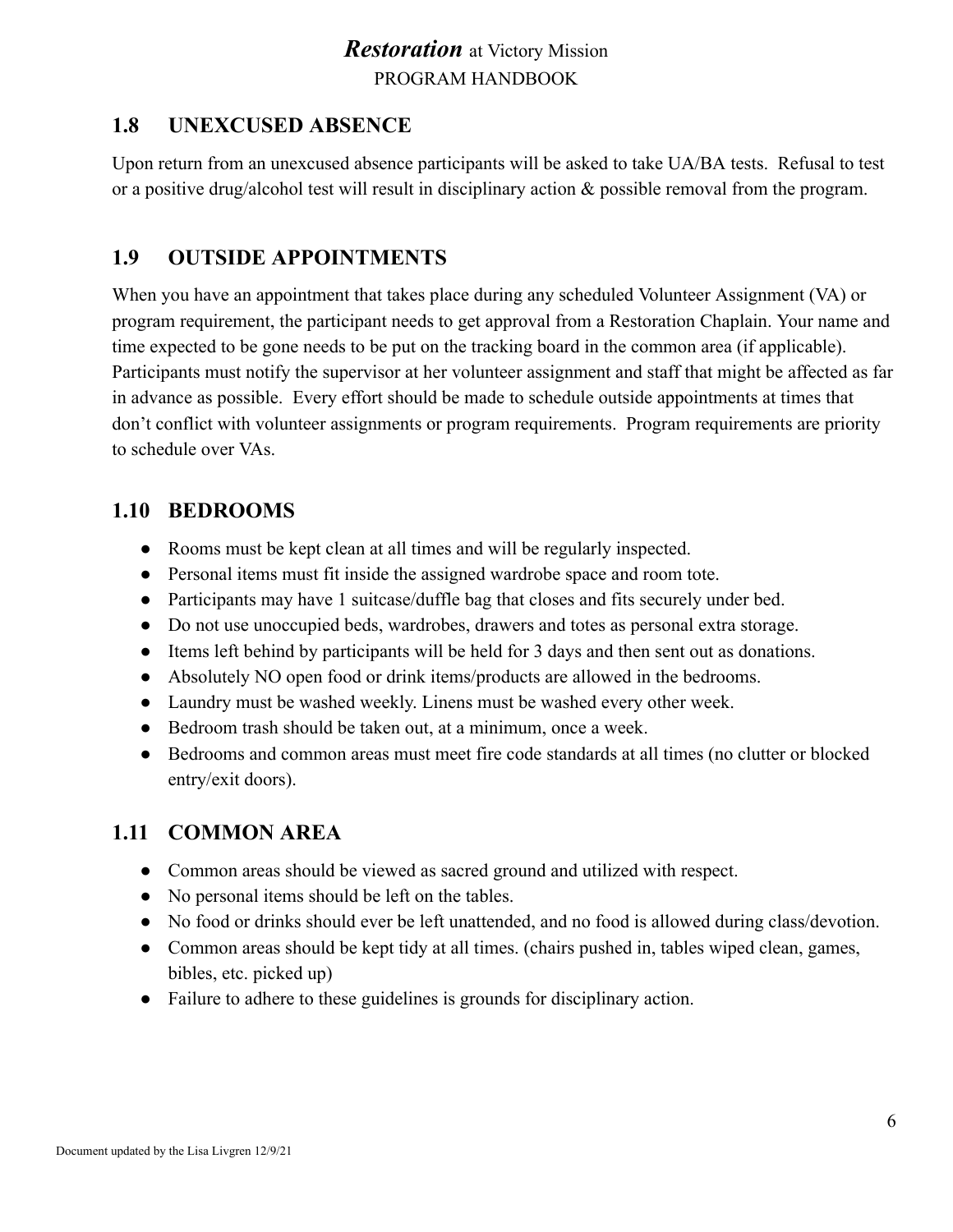# **1.12 VISITORS**

- Participants must acquire prior approval from a Chaplain for all visitors. No men are allowed in the women's dorms. Any and all visitors must be approved ahead of time.
- Participants and their visitors can meet in the common areas but may not enter bedrooms.
- No visitors are allowed in dorm and/or bed rooms or restricted areas.

#### **1.13 PERSONAL PROPERTY**

- No flammable objects, such as candles, incense, or fireworks are allowed.
- No weapon of any kind: knives, guns, or other weapons are allowed at any VM property.
- No pornographic media is allowed in any form (on devices, TVs, or in print).
- All media content must be no higher than PG-13, and may not contain nudity.
- No selling or trading of personal items.
- No borrowing money or gambling. (including card games and the lottery).
- Personal electronic devices are permitted at appropriate times (with use of headphones).

#### **1.14 MISCELLANEOUS RULES**

- No horse playing, wrestling, or running in building. (cost of any injuries or damage to property will be the sole responsibility of those involved)
- Any physical altercations towards staff, participants or other residents may result in disciplinary action, including potential of removal and/or legal action.

#### **1.15 DRUG/ALCOHOL USE**

- Drug or alcohol use will result in disciplinary action and potential removal.
- Using or possessing inhalants is not allowed (aerosol spray, chrome-based paint; paint & paintthinner; cleaning fluid; glue; liquid paper, ect.)
- UA/BA tests will be administered at the discretion of VM staff, Chaplains, or RS.
- All prescription drugs must be reported to VM staff, kept in a secure location, and dispersed as prescribed.

# **1.16 TOBACCO & VAPORS**

No tobacco use (chew, cigarettes, snuff, etc) or vapors is permitted in any Victory Mission building. Smoking is allowed in designated areas only during designated times only (7:00AM - 10:00PM). If a participant is caught smoking in non-smoking areas, disciplinary action may be taken, including possible removal from the program. Absolutely no smoking or loitering in front of the building on Commercial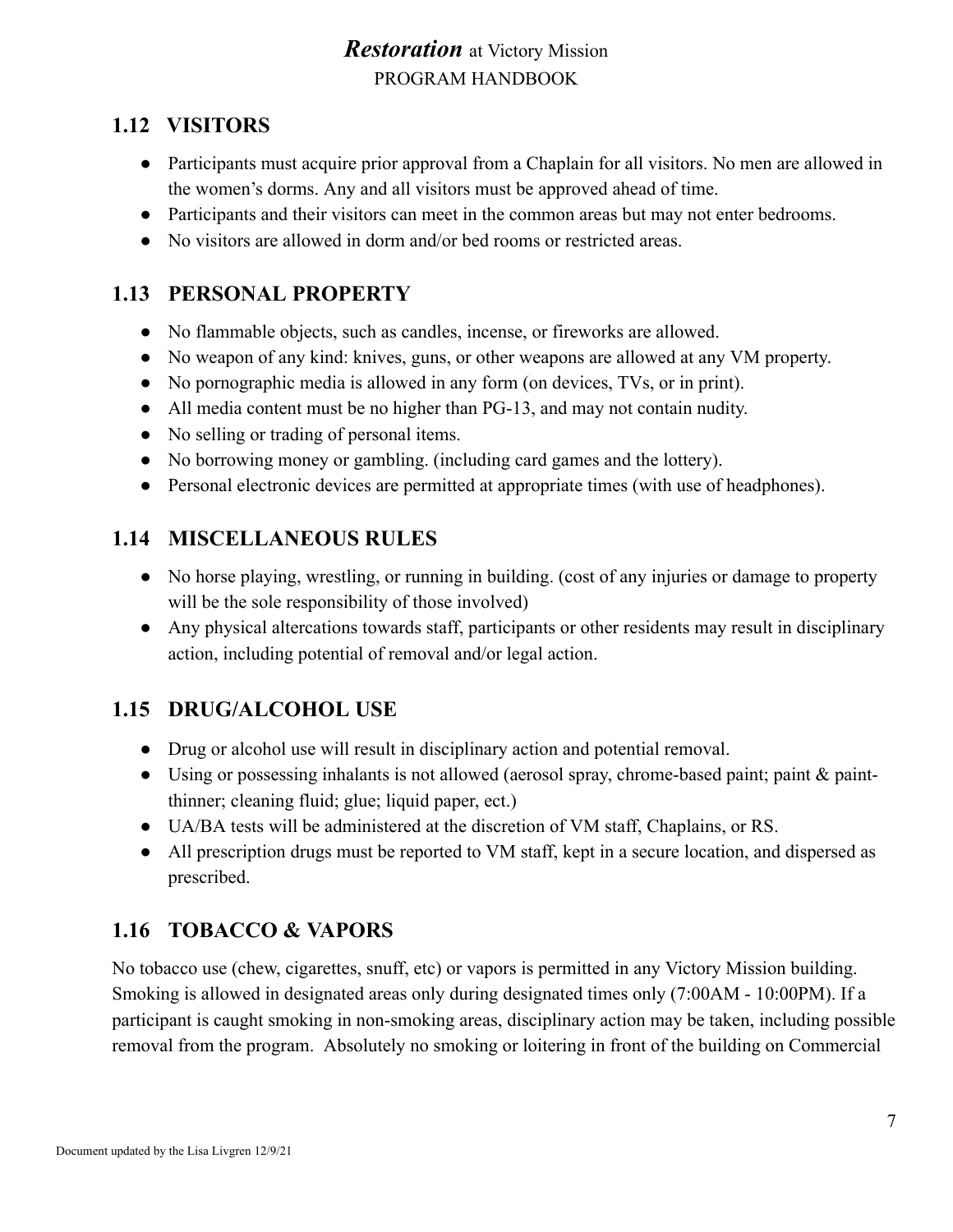Street. Rolling of cigarettes is permitted during personal time only. Participants must clean up any mess that might be made.

### **1.17 PROFANITY**

Abusive language of any kind toward staff or other participants will not be tolerated. If it happens appropriate action will be taken, including potential disciplinary action and possible removal from the program.

# **1.18 CONDUCT**

There is zero tolerance of physical abuse, or bullying. A participant may be dismissed from the program if she constantly disobeys authority. Removal may also occur if she makes little or no attempt to work the program, is a bad influence on other participants, and/or is abusive, disrespectful, or belligerent.

#### **1.19 SAFETY & HEALTH**

- In a life threatening event, call 911 immediately. Address for the facility is always posted above the public phone. Ensure the entrance of emergency medical staff into the facility by appointing a participant to allow them in the building.
- Springfield Fire Department has access codes to enter the building but Police and EMS do not.
- In the event of a fire, evacuate the building immediately using the stairs/emergency exits and meet in the designated evacuation location (parking lot on the south side of the building).
- In the event there is someone trapped in the elevator, call 911 immediately and provide information
- Seek out and notify staff if you experience a serious health concern, (Victory Mission does not have medically trained staff).
- 911 should only be called in the event of a life-threatening emergency.
- The ER is to be avoided for non life-threatening health issues.
- Participants who are missing program requirements due to illness must remain in their rooms except for meals (including smoke breaks).
- Illness resulting in missed program requirement(s) must be reported to the chaplain, volunteer assignment leader, and manager where the participant is serving.
- Non life-threatening health issues should be reported to a Women's Chaplain and/or VM staff and direction received as to the best healthcare options (see some of those below).
	- o MSU Care (417-837-2270) is available to anyone 18-64 years of age without health insurance and below a poverty level of income for no charge.
	- $\circ$  Jordan Valley Community Health Care (417-831-0150) is a discounted provider for those with low to no income charging \$25-45 standard visit fee.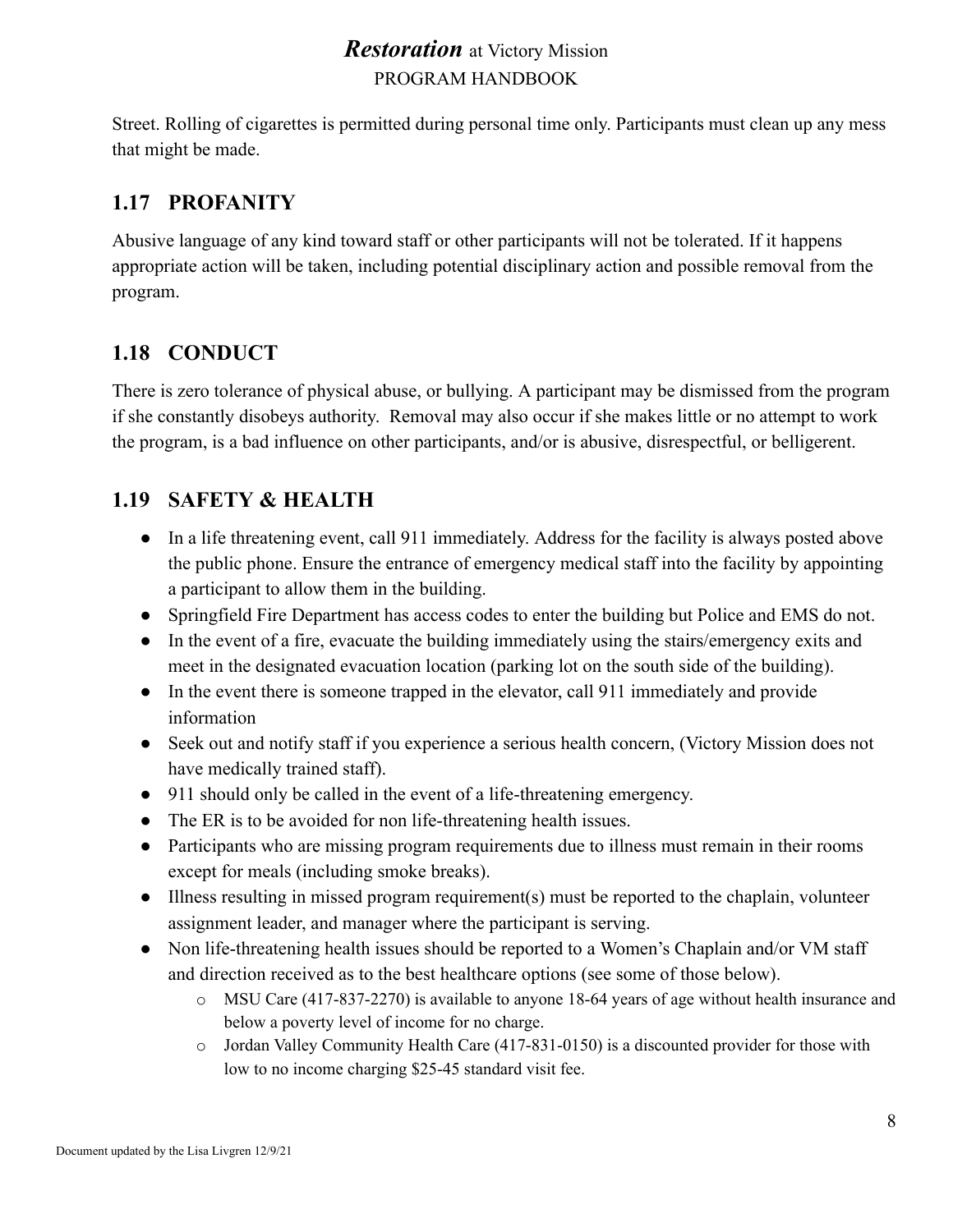- o Walmart Care (417-886-2219) is a basic walk-in clinic that can treat most minor ailments or injuries for a \$100 standard visit fee.
- o Cox Health Urgent Care (417-269-9812) is a good alternative to the ER for health issues that cannot wait for doctor's offices and clinics to be open.

#### **1.20 FINANCIAL POLICY**

Participants must disclose if they are receiving income or financial gifts from private sources, food stamps, SSI, SSD, legal settlements, or any other sources. Financial assets must be reported to the Chaplain at intake, along with any amount of money a participant is in possession of or that is being held at a banking institution or with any outside party. Participants are required to put money in a savings account and provide documentation when requested of the balances of money being saved.

# **1.21 FOOD**

Participants will be provided supplies for a light breakfast each morning. Hot lunch and dinner will be provided Monday - Friday. Participants are permitted to have food in the communal program pantry, as long as it is limited to no more food than can be consumed within one week. All food must be clearly marked with the owner's name and the date it was brought in. Any food that is not marked or excessive will be open for anyone to use. Food is not allowed to be stored or consumed in dorm/bed rooms for any reason.

#### **1.21.1 FOOD STAMPS (EBT BENEFITS/SNAP)**

While in the first two phases of the program, participants are restricted from applying for food stamps. As a faith-based program, we believe that it is healthy for women to understand the difference between wants and needs. In the first phases of Restoration, all of participants' basic needs are well met. Freshly cooked and catered food is provided for the Restoration program. There is no practical need for government food assistance. Food stamps are intended for people who are in a crisis season of food deficiency. Adequate food and housing will be made available to you through our program.

#### **1.22 KITCHEN**

Participants may use the common kitchen area for preparing and storing food. Each participant is responsible for cleaning up their own dishes and common food prep areas.

#### **1.23 SEXUAL HARASSMENT**

There is no tolerance for sexual harassment of any participant, resident or staff member. Sexual harassment intimidating or an abuse of power. It is inconsistent with our mission and the laws of our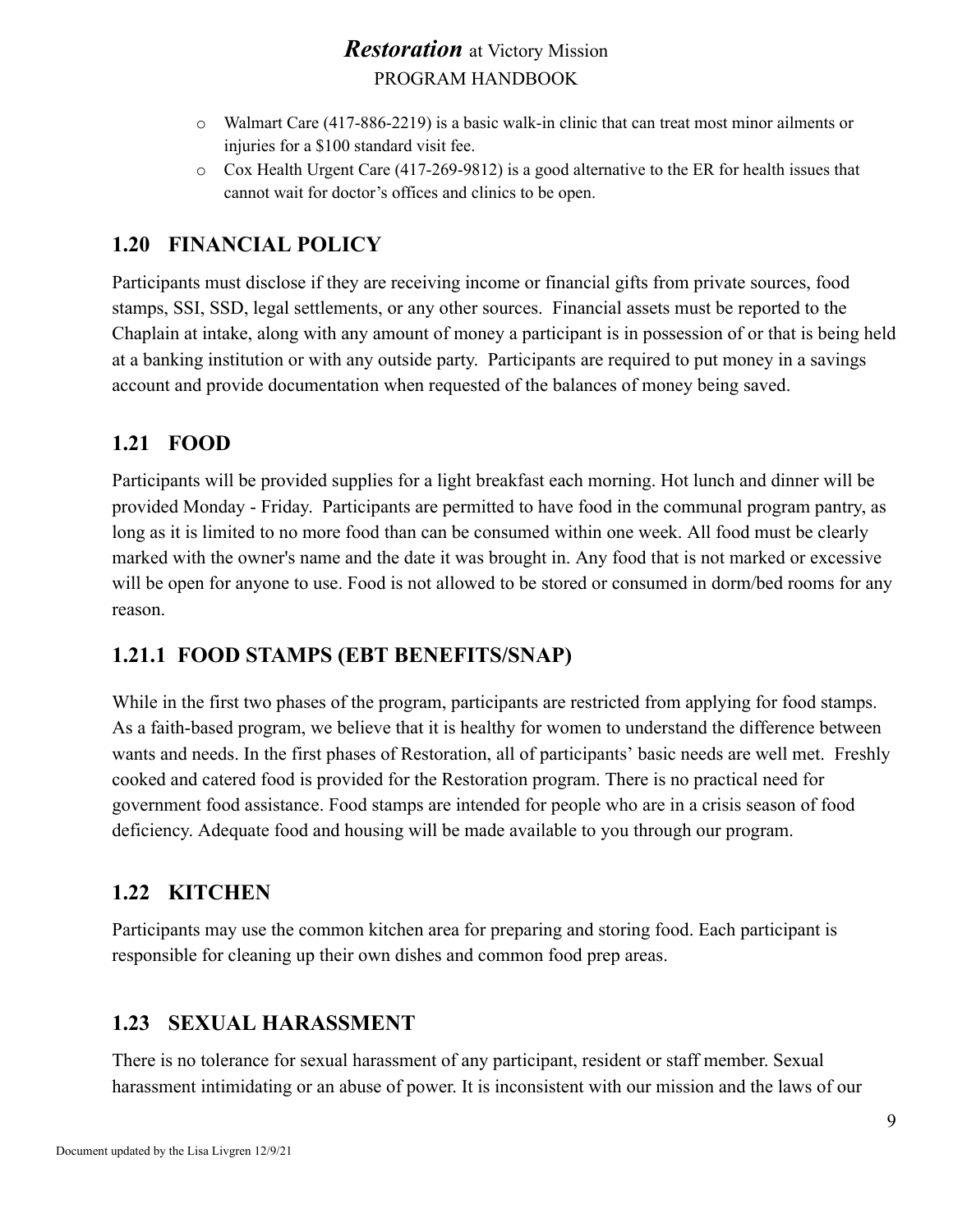country. Sexual harassment is defined as "unwelcome sexual advances, requests for sexual favors, and other verbal or physical conduct of a sexual nature." Sexual harassment may result in discipline, including removal and/or legal action.

#### **1.24 MAIL & GIFTS**

Each participant may send and receive mail, at appropriate times following their Soul Detox. VM Staff and Chaplains reserve the right to inspect all envelopes and packages. Gifts sent to, or purchased for, a participant must not violate existing policy on dress, contraband, or prohibited articles. Mail can be sent to Victory Mission, Women's Restoration, 1715 N. Boonville, Springfield, MO 65803.

#### **1.25 TRANSPORTATION**

In order to assist Phase 1 and Phase 2 women in their Restoration, Victory Mission does permit the use of Victory Mission vehicles to and from legal and medical services within Springfield city limits. We may also provide bus passes to assist with transportation needs. Exceptions are rarely made, and only with the approval of a Restoration Chaplain.

#### **1.26 COUNSELING**

In Phase 1 participants are required to meet with a Victory Mission Counselor weekly to begin addressing root issues and trauma that often perpetuate unhealthy behaviors and addiction cycles.

#### **1.27 VOLUNTEER ASSIGNMENTS**

Victory Mission utilizes Volunteer Assignments (VA) and this serves as an integral part of Phase 1 of this program. VAs allow participants to be a part of something bigger than themselves through serving others, build essential soft skills for future workplaces, learn job and technical skills, and experience increased self-worth. Participants are placed in VA by staff assignment and will serve at least 15 hours each week during Phase 1 of the program.

#### **1.28 6 WEEK SOUL DETOX**

The first 6 weeks in the program are what we call a "Soul Detox." We believe that just as the body needs a period of time to detox from the physical impacts of abusing drugs and alcohol, a similar process of detox is needed for the spiritual and mental impacts of life-controlling issues. To assist with the spiritual and mental detox that is needed to create a strong foundation for the restoration program, participants will be restricted from some forms of distractions for their first 6 weeks of the program. These restrictions include: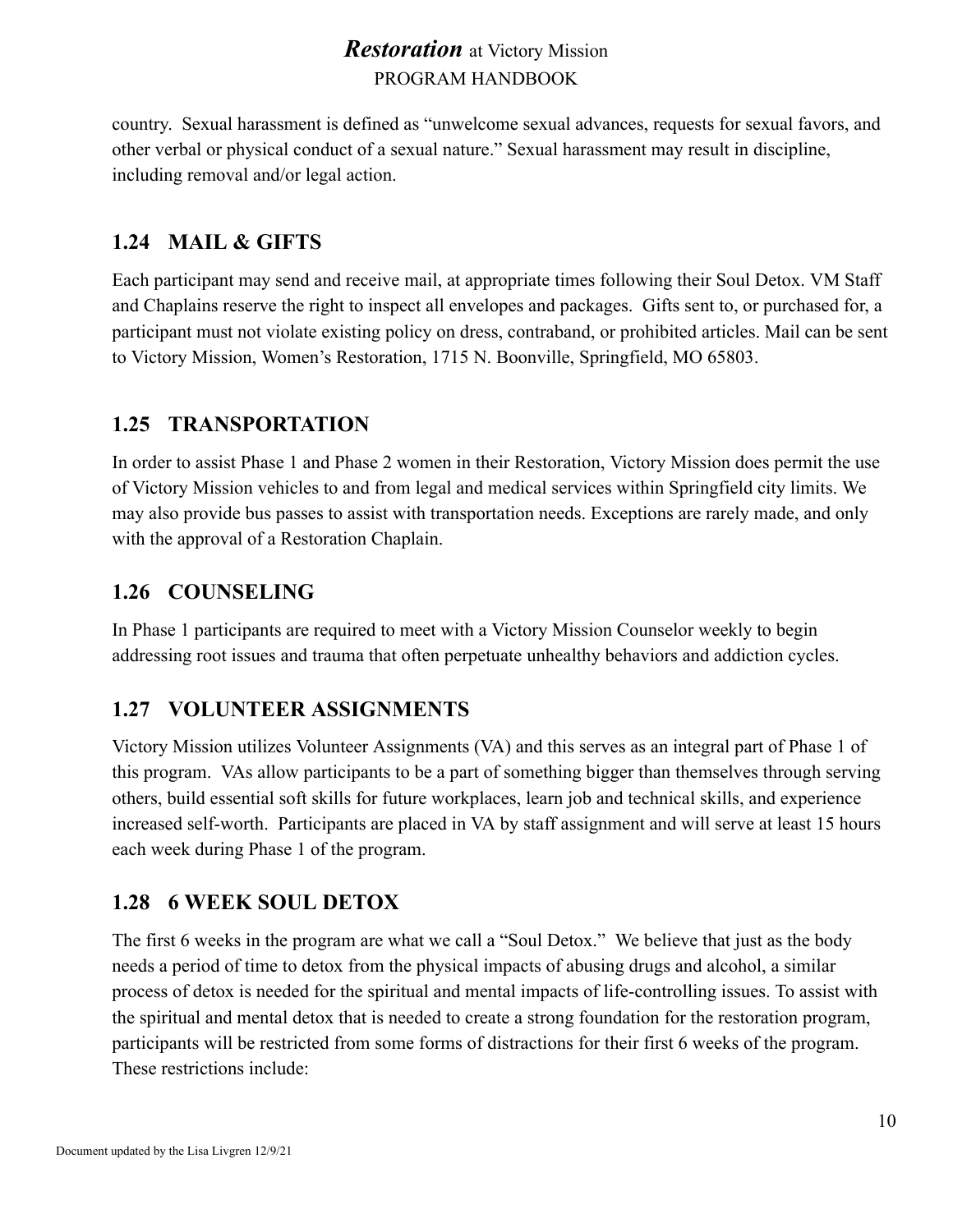- Use of a smartphone (a phone is available for essential and supervised calls Mon-Fri).
- Personal electronic devices (including phones, tablets, music players, etc).
- Accessing the internet for social media, messaging, etc (unless allowed by a Chaplain and supervised).
- Leaving the Restoration areas of ministry and/or women's house without someone ("program") buddy") who is off restriction/Soul Detox.
- Contacting anyone outside of the VM staff and restoration program (unless approved by Chaplain).
- Familiar people, places and things (neighborhoods, churches, family members, etc.)
- Having possession of or easy access to any money.
- Overnight and Phase 1 Work Passes (unless approved by Chaplain).
- Attend a total of 2 evening worship services per week.
- Report any money received from any source either outside or inside the program, and turn it into a Chaplain.

#### **1.29 MEDIA & TELEVISION**

It is the philosophy of this program that restoration and development in a participant's life is often derailed by regular distraction of consuming distracting media. During the 6 months of Phase 1 & 2 we believe it is crucial to provide as much undistracted time as possible for the participant to work on and reflect on underlying and core issues that have led to life-controlling issues and could lead to relapse after program completion. Therefore no TV's or monitors/screens larger than a personal phone or tablet device are allowed in the bedrooms. There is a TV in the common area that follows this schedule;

- Monday Friday in Phase 1 no television for first 6 weeks.
- Saturday no longer than 2 hours total (unless assigned and/or approved by a Chaplain).
- TV can only be on, upon the completion of all chores and program work, only until 10:30 PM.
- Times subject to change by Chaplains at any time.

#### **1.29.1 CELL PHONES**

The ownership and possession of personal electronic communications devices is completely restricted during the Phase 1 period of the program. Participants in the first phase of the Restoration Program need to utilize their time in the most therapeutic and productive way possible. We find that having access to a cell phone, tablet, laptop, etc. on a constant basis is distracting to Phase 1 participants. It limits the amount of personal growth one can achieve in this very limited amount of time, providing a platform for temptation, distraction, and potentially destructive conversations. As a protective measure, cell phones are to be turned in to a Chaplain/Supervisor at a designated time in the evening and will be returned to participants at a designated time in the morning.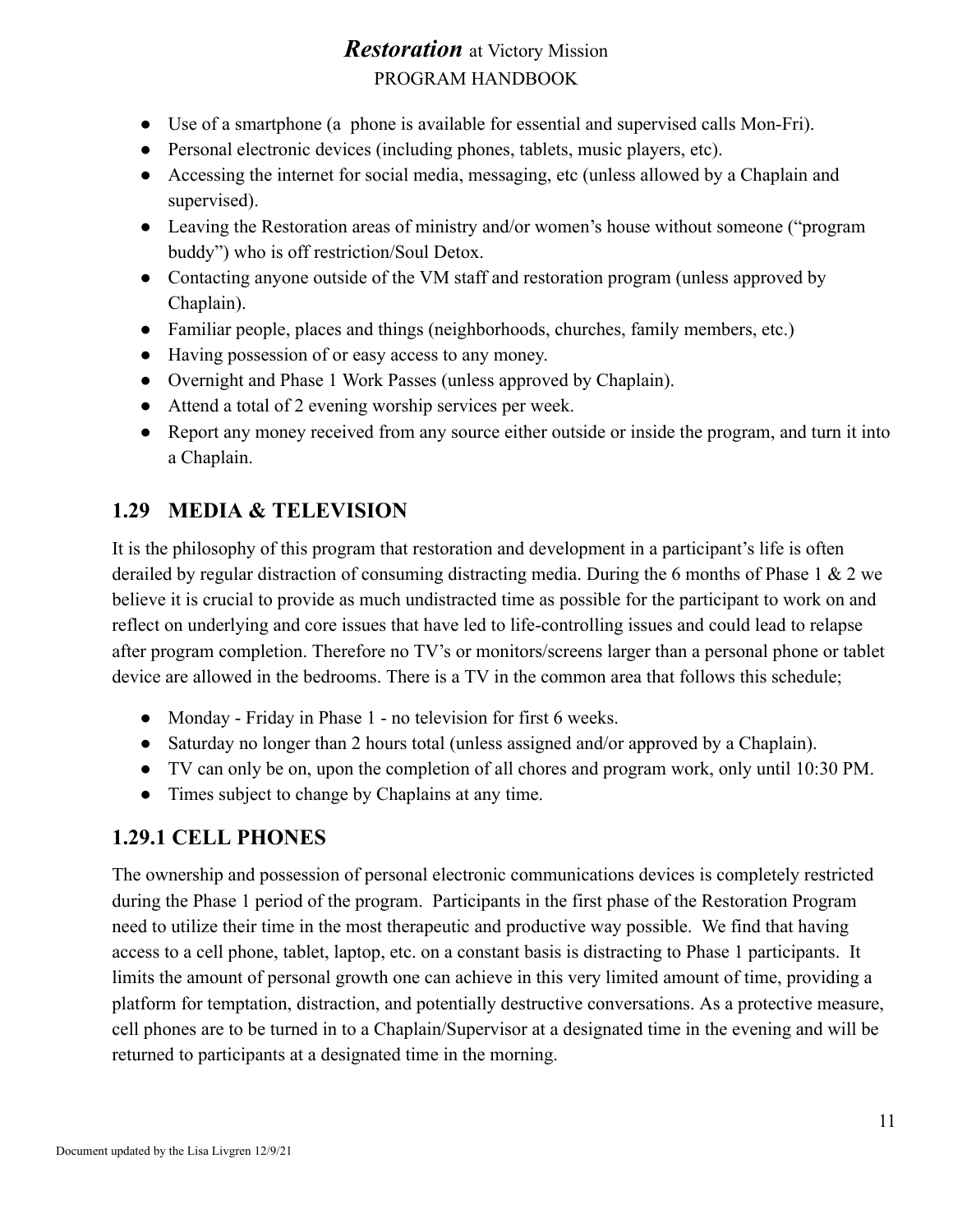# **1.30 OVERNIGHT PASSES**

Considering the participant's progress and environment she would be going into, Overnight Passes may be made available. All Overnight Passes will be given at the chaplain's discretion and on the schedule below. Holidays will be given special consideration.

- Phase 1: Wks  $1-12 =$  No passes
- Phase 2: Wks  $13-24 = 2$  passes
- Phase 3: 1 pass per month (consecutive overnight passes are discouraged but may be considered for approval based on the participant's progress and circumstances surrounding the purpose of the time away).

#### **1.31 ADDITIONAL GROUNDS FOR REMOVAL**

- Disorderly conduct, including: anything immoral, indecent, sexually inappropriate, racial slurs, violent behavior, or profane/obscene/threatening language.
- Engaging in acts of theft, sabotage, vandalism and unauthorized use of Victory Mission documents, equipment, or property.
- Spreading rumors, making remarks, or displaying a negative attitude toward VM Staff, Chaplains, and/or fellow Participants.
- Falsifying information on admission application or any other documentation.
- Chaplains may dismiss Participants at will.

#### **1.32 PHASE 1 PROGRAM RE-ENTRY**

Participants who leave or are removed from the program may be considered for a re-entry after serving a 6 month suspension (from Phase 1 of the program Participants will start Phase 1 again, if from Phase 2 or 3 of the program a personalized 6-week Re-entry Discipline & Restoration (D&R) Plan below will be offered). If drug or alcohol use has occurred then participants may be required by Chaplains to complete an approved detox treatment and/or time until deemed ready to enter the restorative process again). In the case she does not require or qualify for detox treatment locally and/or there was no substance abuse then she must provide a clean UA/BA. For those in the Re-entry D&R, once it is completed the Participant would be evaluated for extended time in Phase 1 or transition to Phase 2. If any Participant leaves or is removed from the program a second time he will be suspended and barred from all Victory Mission properties and services for 1 year. In addition to any personalized requirements and restrictions the standard ones are;

- Meet with a VM counselor twice per week
- Attend all Chaplain Check-ins and AM/PM Devotions
- Enter and complete Jobs for Life and Living Free (if not previously completed)
- Enter and complete Workforce Readiness Training (if not previously completed)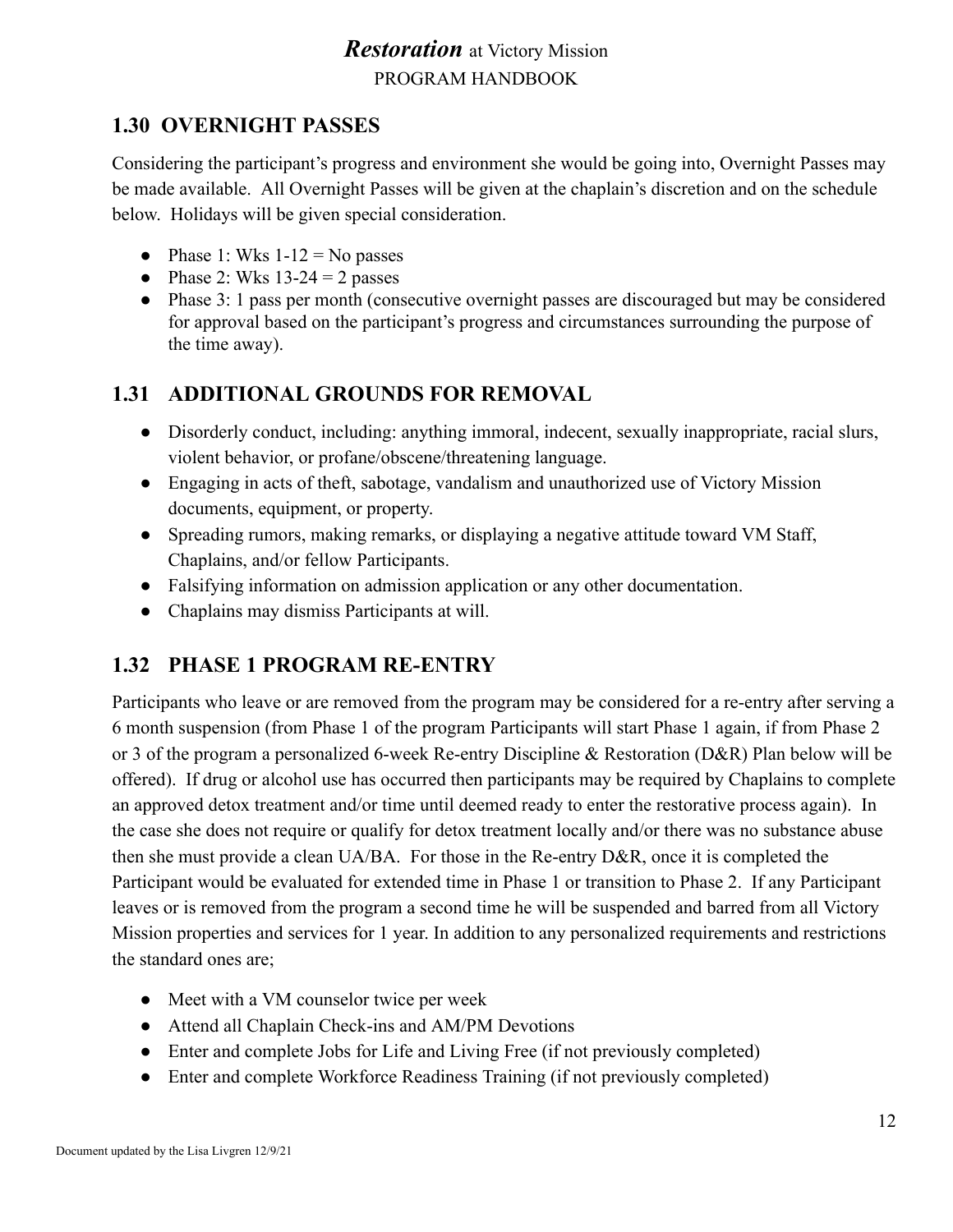- Volunteer Assignments for between 20 and 30 hours per week
- Home Church will be assigned by Chaplains
- No personal electronic devices (including phones, tablets, music players, etc).
- No accessing the internet (for use of social media, messaging, entertainment, etc).
- No romantic contact of any kind (including spouses).
- No leaving the Restoration Area without 'program buddy' (including smoking).
- No Overnight or Phase 1 Work Passes.

#### **1.33 PHASE 1 BENCHMARKS**

During Phase 1 the participant will check in with her Chaplain in the 4th, 6th and 12th week to assess progress in the 5 wholistic areas (see benchmarks below). The Restoration Chaplain and the Program Counselor will evaluate her progress and consider approval for phasing up to Phase 2 of the program and preparing for entry into the workforce. No overnight or graveyard shift jobs will be allowed in Phase 2 or 3 of restoration programming. For a review of the details on transition from Phase 1 to Phase 2 in restoration, please refer to '1.1 Program Summary.'

#### **30-Day Probationary Benchmarks** (4 weeks completed)

- Readiness {Ps.34:18; Ps. 51:17} (3/4)
- Willingness {Isaiah.1:19} (3/4)
- Capacity {Isaiah 40:31} (3/4)

**Phase 1 Benchmarks** by wholistic Categories (6/12 weeks completed)

#### *Spiritual*

- SHAPE Assessment
- Walking By Faith
- Group Devotions
- Healing for Damaged Emotions
- Soulwork (Individual)
- Home Church/Services
- Forgiveness
- -Testimony
- -Memory Verses
- -Baptism
- -One Heart
- -Living Free
- -NT Daily Readings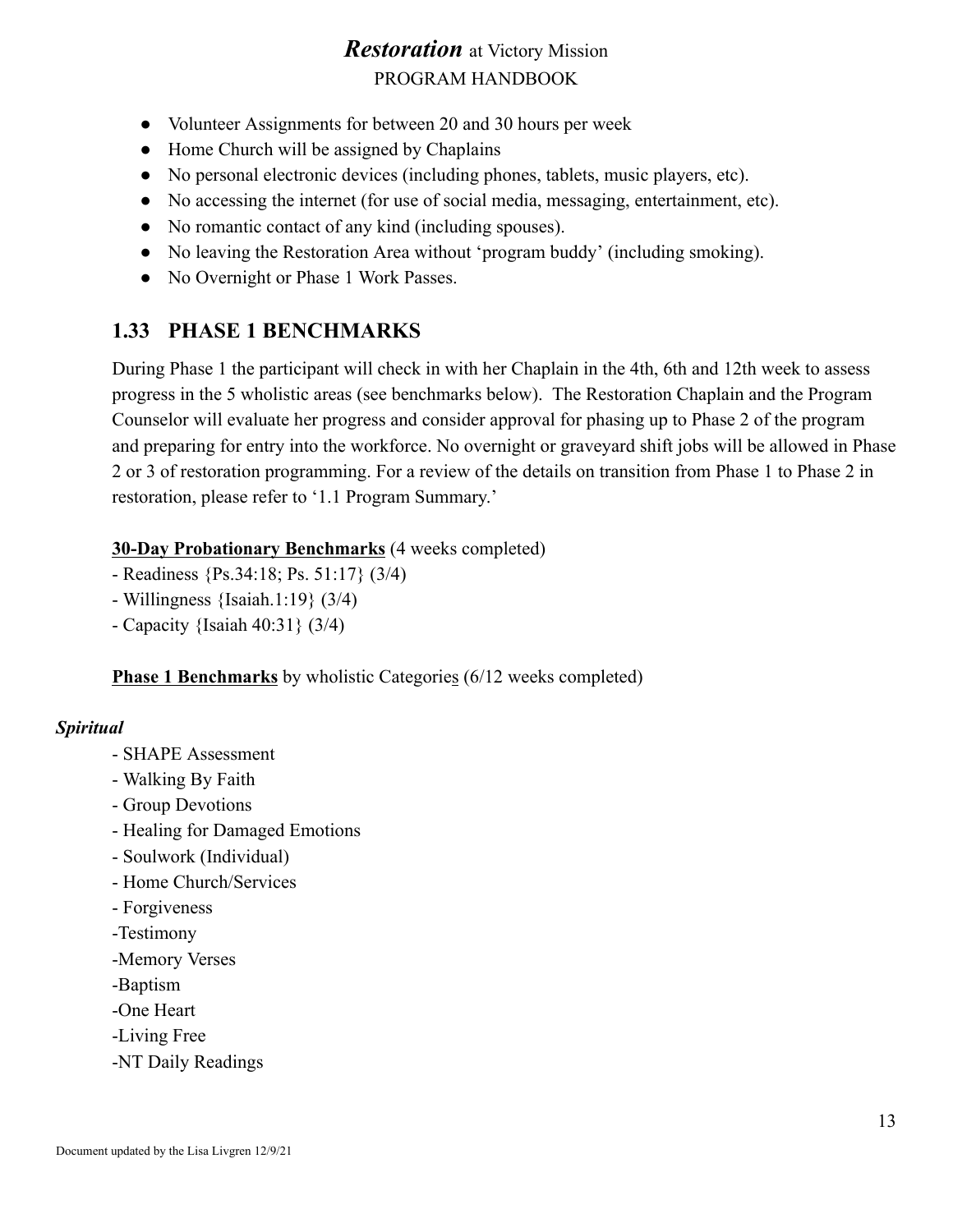#### *Relational*

- Boundaries
- Mentoring
- Sisterhood Socials (3 Required in Phase 1)
- Counseling
- Healing Paper
- Family/Healthy Contacts
- Romantic Interest/Purity
- -Child Reunification Plan
- -7 Keys to Freedom
- -Healing for Damaged Emotions
- Community Impact Projects (3 Required in Phase 1)
- -Teachability

#### *Personal*

- Driver's License
- Vision Board
- Legal Issues
- Education
- Documents
- Health Coverage
- SMART Goals
- Restoration Class
- Study Hours
- Hygiene/Presentation
- Library Card
- Living Space
- -Vision Goals

#### *Financial*

- Income/Savings
- Post Program Housing
- P2 Budget & Savings Goals
- Credit Score
- Financial Freedom
- -Tithing
- -Bank Accounts
- -Debt Resolution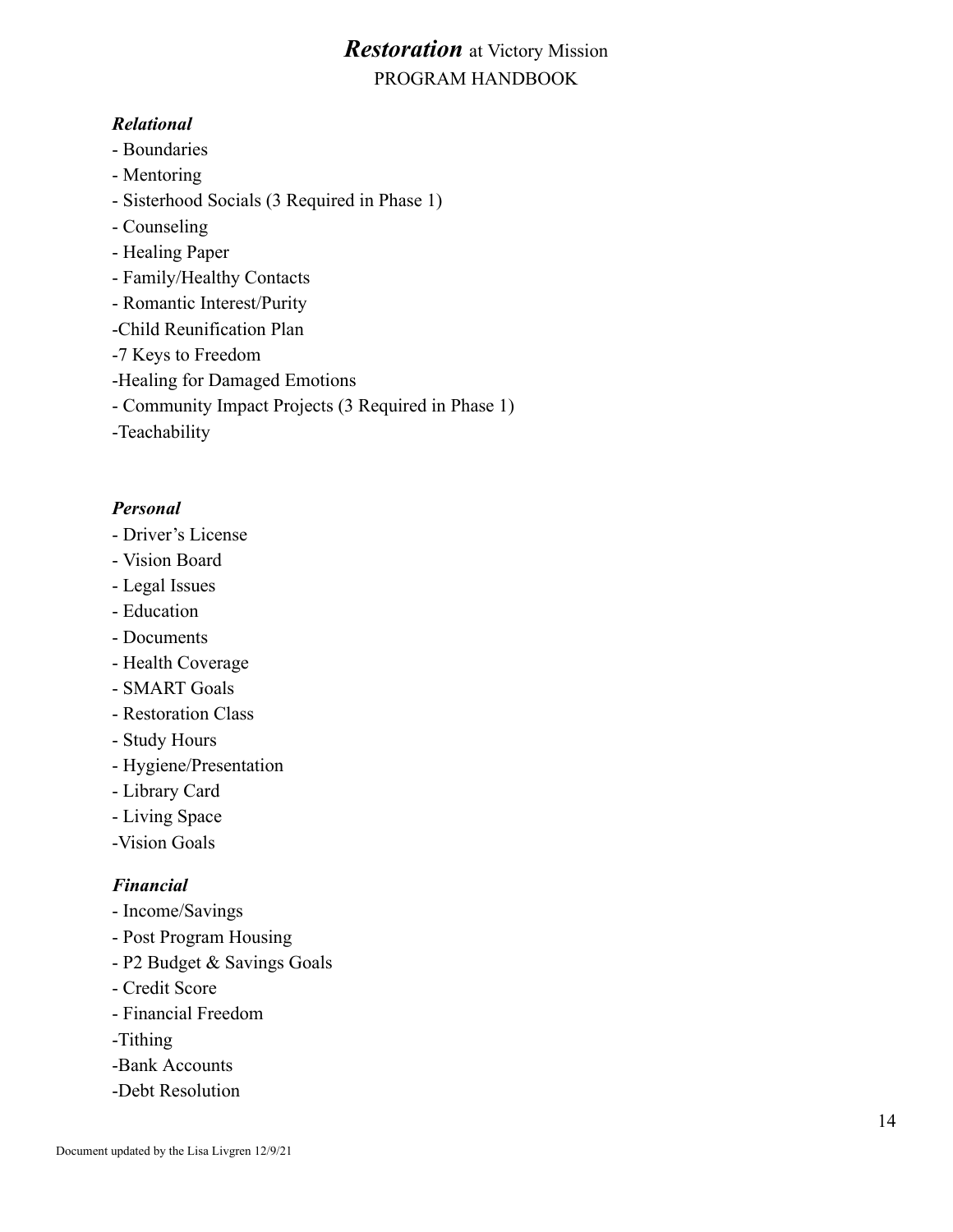#### *Vocational*

- Experience/Work Capacity
- MO Job Center
- Volunteer Assignments
- Jobs for Life
- -Work Ready
- Career of Interest

# **2. PHASE 2**

Phase 2 is a very important season in the Restoration process for the Participant. While the continued class, devotion, chores, volunteering, and counseling are considerably reduced, they provide the much needed foundation and support during her transition into the workforce. She will also continue to reside in the VM women's house; complete required classes started in Phase 1; and follow all applicable program rules and restrictions that apply from Phase 1.

# **2.1 PHASE 2 BENCHMARKS**

To ensure that each Participant experiences restoration in Phase 2 a Chaplain will continue to measure progress in the 5 holistic areas of her life. There will be a check-in during the 18th and 24th weeks. Restoration Chaplains and the program Counselor will evaluate progress and consider approval for transitioning into Phase 3 Housing.

#### **Phase 2 Benchmarks** by wholistic Categories (24 weeks completed)

#### *Spiritual*

- Soulwork
- Group Devotions
- Personal Devotion
- Home Church
- Memory Verse
- -Living Free
- -NT Daily Readings

#### *Relational*

- Community Impact Projects (2 Required in Phase 2)
- Family Reconciliation
- Romantic Interests/Purity/Unwanted (if assigned)
- Healthy Contacts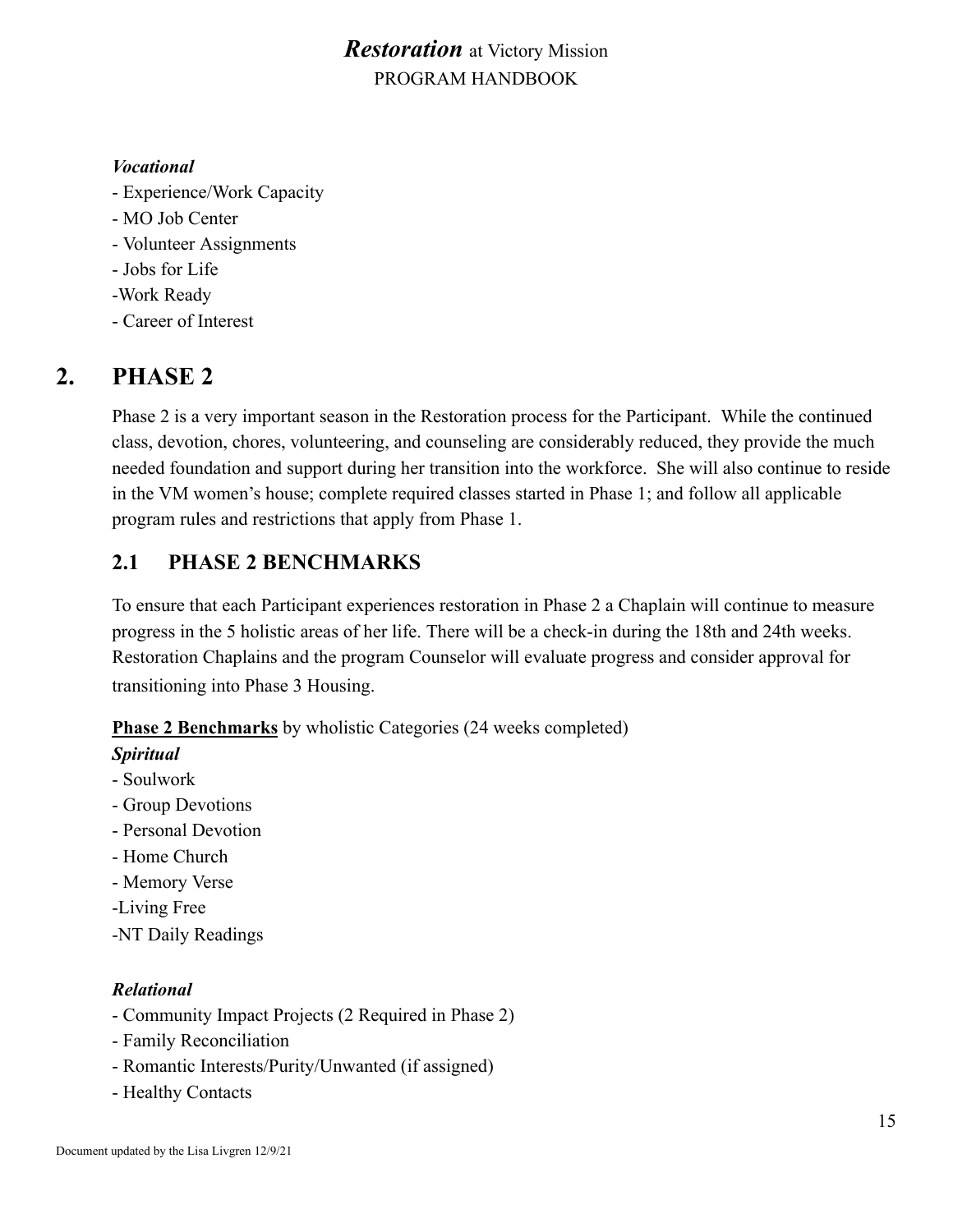- Social Capital
- Sisterhood Socials (2 Required in Phase 2)
- Monthly Counseling
- Support Network
- Program Presence
- Teachability/ Responsivity
- Church Mentor
- Small Group
- Child Reunification Plan

#### *Personal*

- Driver's License
- -Birth Certificate
- -Social Security Card
- Legal Issues
- Routine
- -Vision Board
- -Vision Goals
- Routine/Free Time
- -Nutrition/Fitness
- Hygiene/ Presentation
- Living Space
- -Sleep Hygiene
- Education
- Health Coverage
- Phase 2 SMART Goals (1 in each wholistic area)

#### *Financial*

- **-**Faith & Finances
- Active Bank Accounts
- Income/Savings Check-in
- Post Program Housing
- Debt Resolution
- Credit Building
- 10/20/30/40
- Spending Habits
- -Budget and Savings Goals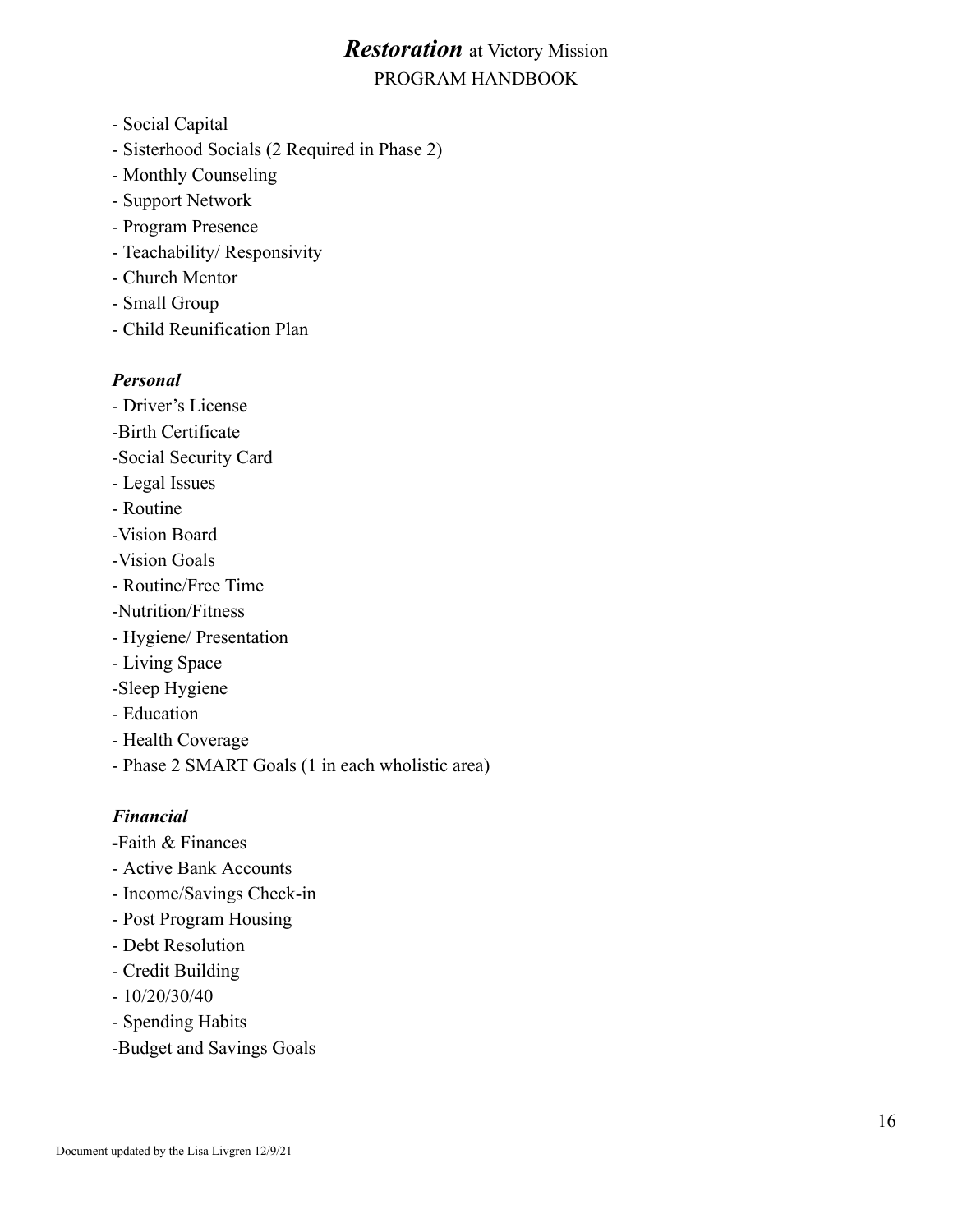#### *Vocational*

- Job Check-in
- 1/3/5 Year Vocational Plan
- Jobs for Life
- Wages
- Mission Field
- -Career of Interest

# **2.1 PHASE 2 FINANCIAL PLAN (10-20-30-40)**

To provide needed structure and accountability for Restoration women in Phase 2, each Participant will be required to bring pay stub/receipt from any income and fill out the appropriate program forms. The percentages below will be calculated from the Participant's net (or take-home) pay.

#### ● **10% - Tithe**

Why - God asks His people to give 10% and then trust Him with the rest. How - Give directly to Home Church and be prepared to report dates/amounts.

#### ● **20% - Program Fee**

Why - This will help provide more resources for our growing program. How - Cash/money order and completed form to front desk staff at Victory Mission.

#### ● **30% - Savings**

- Why This amount will cover the initial P3 Residential Agreement.
- How Cash/money order and completed form to front desk staff at Victory Mission.
	- $\circ$  Upon leaving the program, participants must request savings (within 14 days).
	- Allow 10 days for VM to process and provide savings to the Participant.
	- $\circ$  Leaving or being removed from the program results in a 10% processing fee.

#### ● **40% - Personal**

Why - Each participant will keep this to grow personal financial responsibility. How - Keep this amount (any expenditure  $> $100$  requires Chaplain approval).

# **3. PHASE 3**

After the Participant has been evaluated and has approved completion of Phase 2 she will be promoted into the 6-12 months of Phase 3 programming. This programming provides additional restoration from life-controlling issues through continued developmental participation and accountable relationships (for more details on the transition from Phase 2 to 3 refer to '1.1 Program Summary').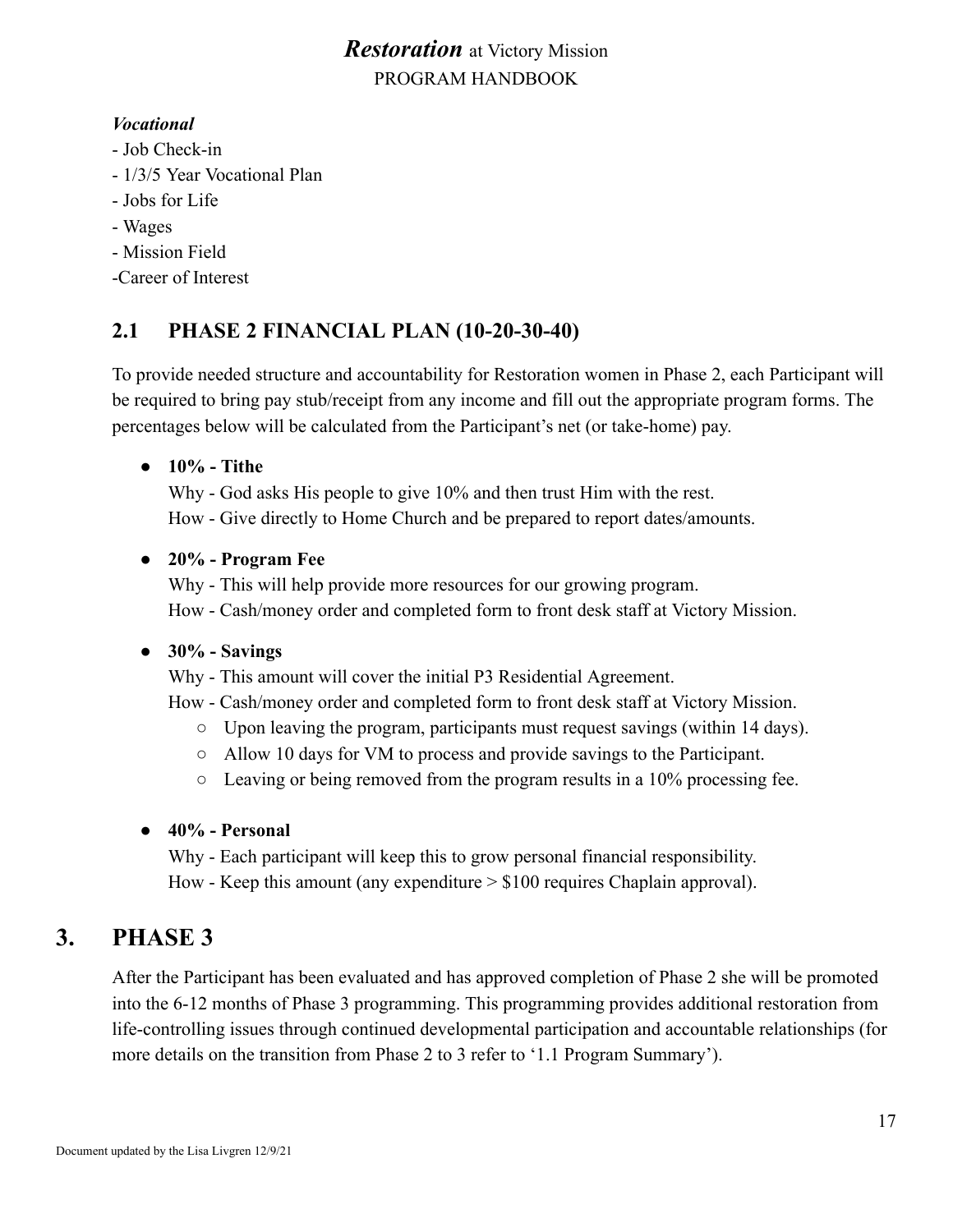- Participants will sign a Phase 3 Residential Agreement with Victory Mission.
- Phase 3 Residential Agreement Payments replace the 10-20-30-40 Financial Policy.
- Phase 3 Residential Agreement Payments are between \$350-\$500 per month (includes utilities/trash) and is based on status of participants custody of children/ availability of housing.
- Savings of \$500 must be verified by Victory Mission to move in.
- No 2nd or 3rd shift jobs will be allowed (weekend shifts must be approved by a Chaplain).
- Must remain committed to Home Church and meet with Church Mentor weekly.
- Invest in Phase 1 by mentoring 2 women and/or attending 2 devotions weekly.
- Meet with the Program Counselor at least one time per month.
- Details of additional residential and spiritual requirements are in the Residential Agreement.

# **4. ROMANTIC RELATIONSHIPS**

Romantic relationships are completely restricted in Phases 1, 2, and 3 of the program. We want to use this as a time of personal growth and healing. In Phase 3 conversations with men are allowed as long as the conversations are not both private and personal. Women can have personal conversations (ex.small groups at church) that are not private. Or private conversations that are not personal. Marital relationships will be restricted for Phase 1 (first 12 weeks) and then possible contact for the purpose or reconciliation will be addressed on a case-by-case basis.

# **5. GRIEVANCE POLICY AND PROCESS**

It is the philosophy of Victory Mission that all people be treated fairly, whether by staff or other participants. If anyone feels they have not been treated fairly or has any other legitimate complaint, she may enter a written grievance. Each grievance will be placed in the participant's or staff member's file along with a description of the actions taken.

# **6. RESIDENTIAL SUPERVISION**

To provide a consistently and continuously healthy environment for the women in the program to develop and be restored to lives free from life-controlling issues, Residential Supervisors (RS) may be selected from among the program to be peer leaders. While all RS's are given authority by Chaplains to enforce the program rules and requirements, each RS will serve a particular role in leadership. RSs have the authority to impose discipline and Restoration Plans that include up to 1 week of additional 'soulwork' and/or up to 3 days restriction of personal electronic devices and internet/social media/messaging activity. Any discipline instituted by an RS will be reviewed by the Chaplains. RSs are not allowed to remove a woman from the program without Chaplain approval. This approval would only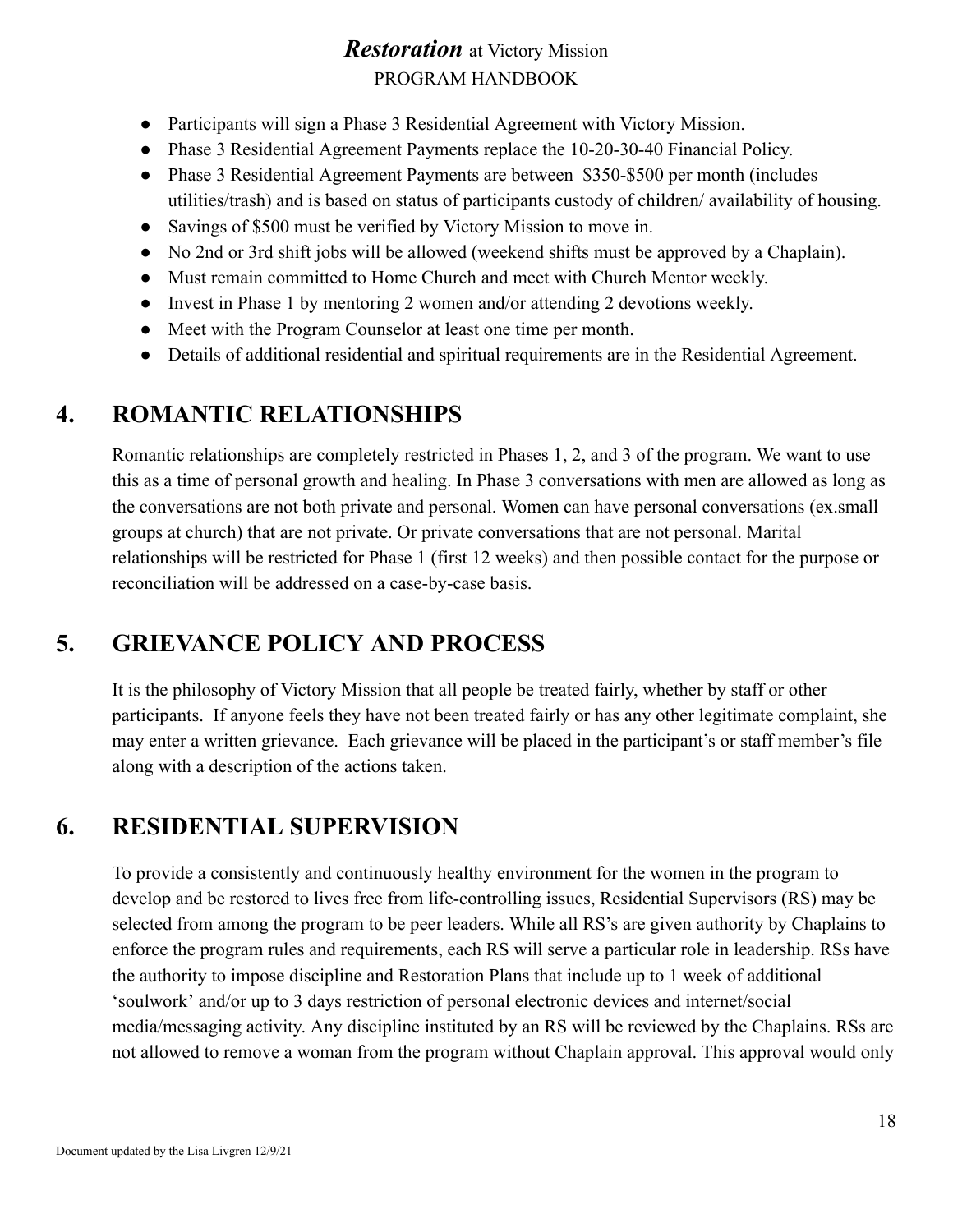be given when Chaplains are not onsite and there is pressing issue regarding safety. The RSs are full participants and still under all of the same program rules and requirements of the restoration program.

# **7. NON-DISCRIMINATION POLICY**

*Restoration* at Victory Mission subscribes to the Civil Rights Act of 1964. Victory Mission does not discriminate on the basis of race, color, nation of origin, sex, age, religion, political belief or disability.

# **8. MEDIA RELATIONS POLICY**

Signing the program handbook covent below authorizes Springfield Victory Mission to:

- Record my participation and appearance on videotape, audiotape, film, photograph or any other medium.
- Use my name, testimony, likeness, voice and biographical material in connection with any media (website, social media, and printed publications, as well as, educational or promotional material).
- Exhibit or distribute such materials in whole or in part without restrictions or limitation for any promotional purposes which Victory Mission + Ministry and those acting pursuant to its authority, deem appropriate.

# **10. CELEBRATIONS & GRADUATIONS**

Upon successful completion of Phase 2 the Participant will be recognized in a ceremony to celebrate their transition to Phase 3. Upon the completion of Phase 3, a full program graduation ceremony will be held where the Participant will receive a Certificate of Completion. These ceremonies will be held approximately every 4 months. Times and locations will be determined by Victory Mission Staff and Chaplains. Our church partners often take turns hosting these events.

# **11. PROGRAM CHANGES**

For the continued improvement of the restoration and development process, Victory Mission + Ministry and Chaplain staff reserve the right at any time and as deemed necessary to change the rules, requirements, restrictions of the Restoration Program.

# **12. SUICIDE AND SELF HARM**

For the protection and consideration of every *Restoration* participant, Victory Mission imposes a mandatory protocol for reporting suicide or self-harm. In the event that any participant makes mention